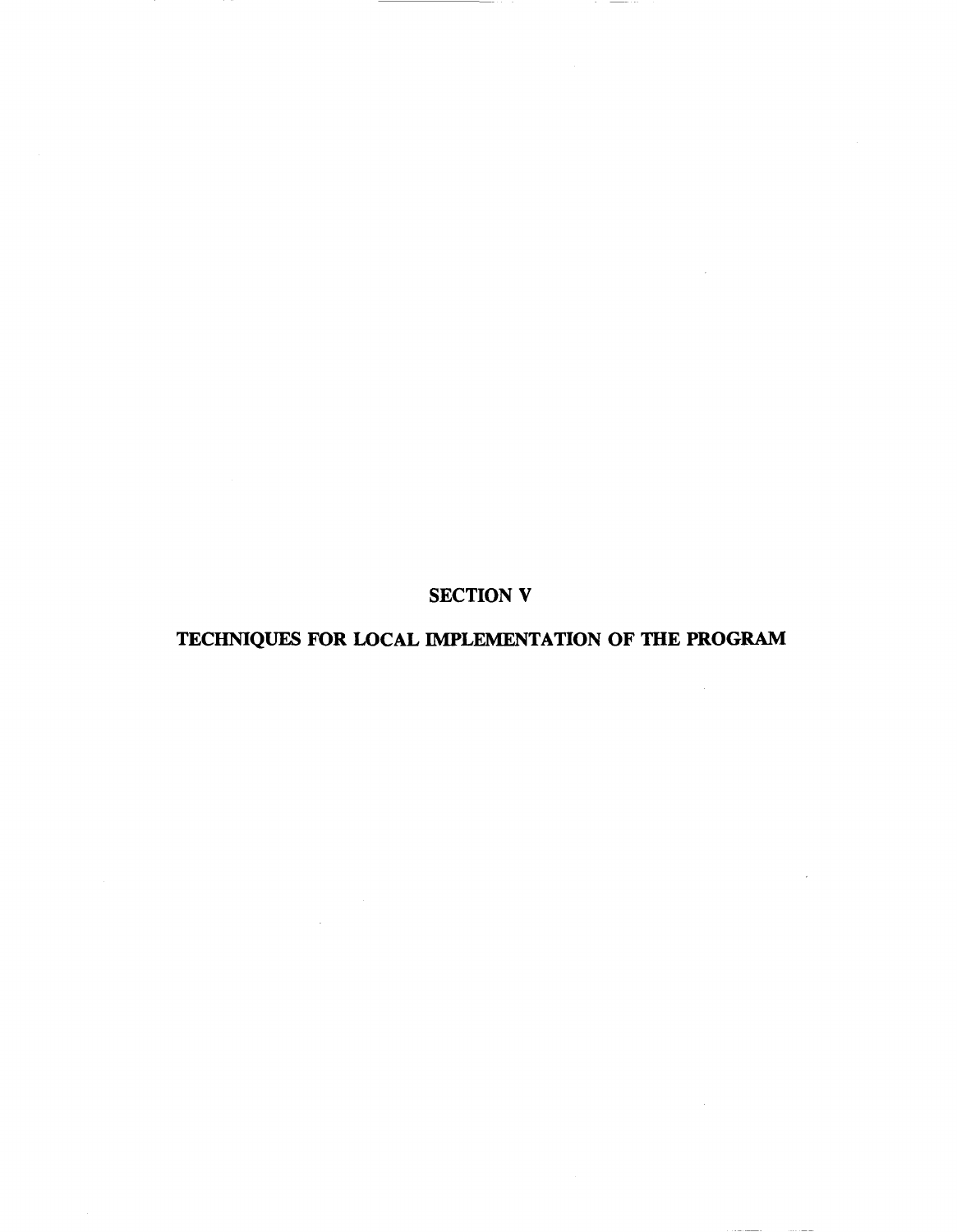This section outlines and describes the measures used by the City of Rye to implement its Local Waterfront Revitalization Program set forth in the preceding sections. This section is organized into three major parts:

# LWRP IMPLEMENTATION MEASURES

This part describes how the local program and policies are implemented by existing and recently adopted local laws, and projects. The purpose of each existing and recently adopted local law is summarized. Also described are the administrative responsibilities of the local agencies and potential funding sources.

# MANAGEMENT STRUCTURE TO IMPLEMENT LWRP

This part describes the lead agency designated as responsible for overall management and coordination of the LWRP.

# COMPLIANCE PROCEDURES

This part describes procedures to be used to ensure that all local actions comply with the LWRP policies and procedures to be used for the review of State and Federal actions for consistency with the LWRP.

# A. LWRP IMPLEMENTATION MEASURES

Implementation techniques for the policies have been grouped by policy category since most legal, administrative and financial measures as well as land uses and projects implement more than one policy. Tables V-I and V-2 provide a summarized description of how the policies are implemented by the City's local laws.

# DEVELOPMENT POLICIES (#2, #4, #5, #6)

# Legislation

Chapter 197. Zoning - A new Coastal Zone District has been adopted which will preserve the City's existing desirable land use mix along the waterfront by making the existing land use the permitted main use (see Figure II-I). This zoning change creates three new zones: Waterfront Recreation District, Membership Club District, and Conservation District. Additional legislation was adopted which allows a special exemption for non conforming water dependent uses to be reestablished if damaged or destroyed. Another provision allows existing nonconforming membership club buildings to be restored (see Appendix A). (Policy #2,#4)

Chapter 170. Subdivision of Land - Rye City Code Chapter 170 specifies site plan approval procedures and requirements for any proposed development or land use change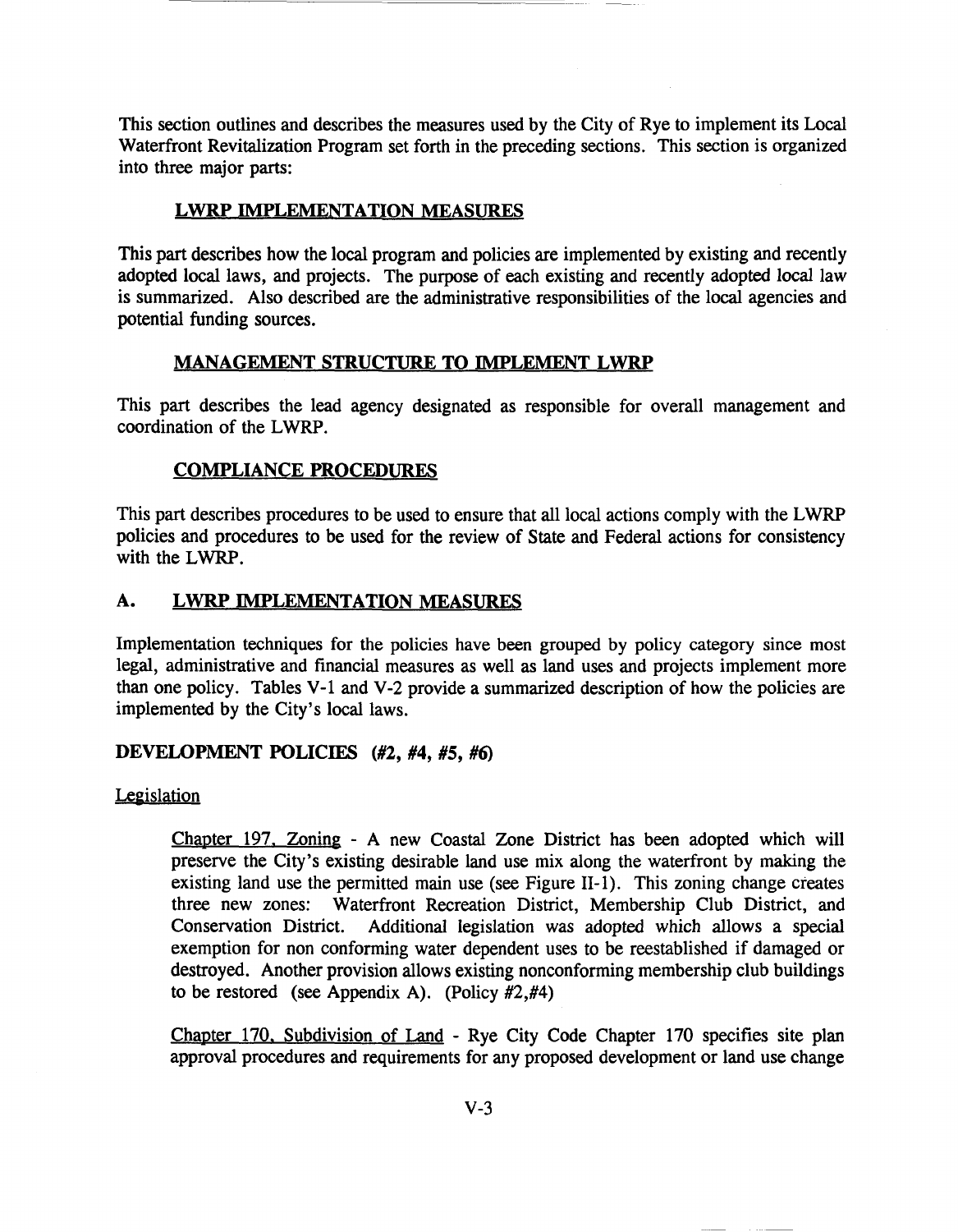which must be submitted to the Planning Commission demonstrating that such action is consistent with standards of traffic, parking, screening and landscaping, environmental quality, drainage and sewage disposal, as set forth in the law, and is compatible with adjacent land uses. (Policy #5)

Chapter 73. Coastal Management - The Planning Commission has been delegated as the Coastal Zone Management Review Authority as provided for in the amended legislation (Appendix B). Simultaneous site plan and subdivision review with coastal zone review under the Planning Commission will expedite permit procedures. (Policy #6)

Chapter 87. Environmental Quality Review - Rye City Code, Chapter 87, provides for environmental quality review, under procedures in the State SEQR law, of actions that may significantly affect the environment. (Policy #6)

#### **Management**

In order to encourage the development of activities where public services are adequate, the Planning Commission currently reviews construction projects with regard to sewage disposal, drainage, parking, traffic and environmental quality. (Policy #5) Coastal Zone Management Review will be combined with the Planning Commissions site plan and subdivision review in order to expedite the permitting review process.

#### FISH AND WILDLIFE POLICIES (7A, 7B, 8, 9, 10)

#### Legislation

Chapter 102. Freshwater Wetlands - the Rye City Code requires Planning Commission approval for actions affecting freshwater wetlands. (Policy #7A, #7B)

Chapter 173. Surface Water Erosion and Sediment Control - requires a City permit to grade, excavate, construct, remove vegetation, or alter the flow of surface water. This chapter includes erosion and sediment control regulations. (Appendix C) (Policy #7A, #7B)

Chapter 197-7. Site Development. and Chapter 170. Subdivision - regulations also include erosion and sediment control regulations to protect fish and wildlife habitats. (Policy #7A, #7B)

Chapter 157, Sanitary Regulations - regulates many facets of activities that may lead to environmental impacts or public health problems including animals, refuse, dumping, fumigation, infected trees and shrubs, water diversions, use of DDT, and littering. These regulations are important in protecting fish and wildlife habitats. (Policy #7A, #7B, #8)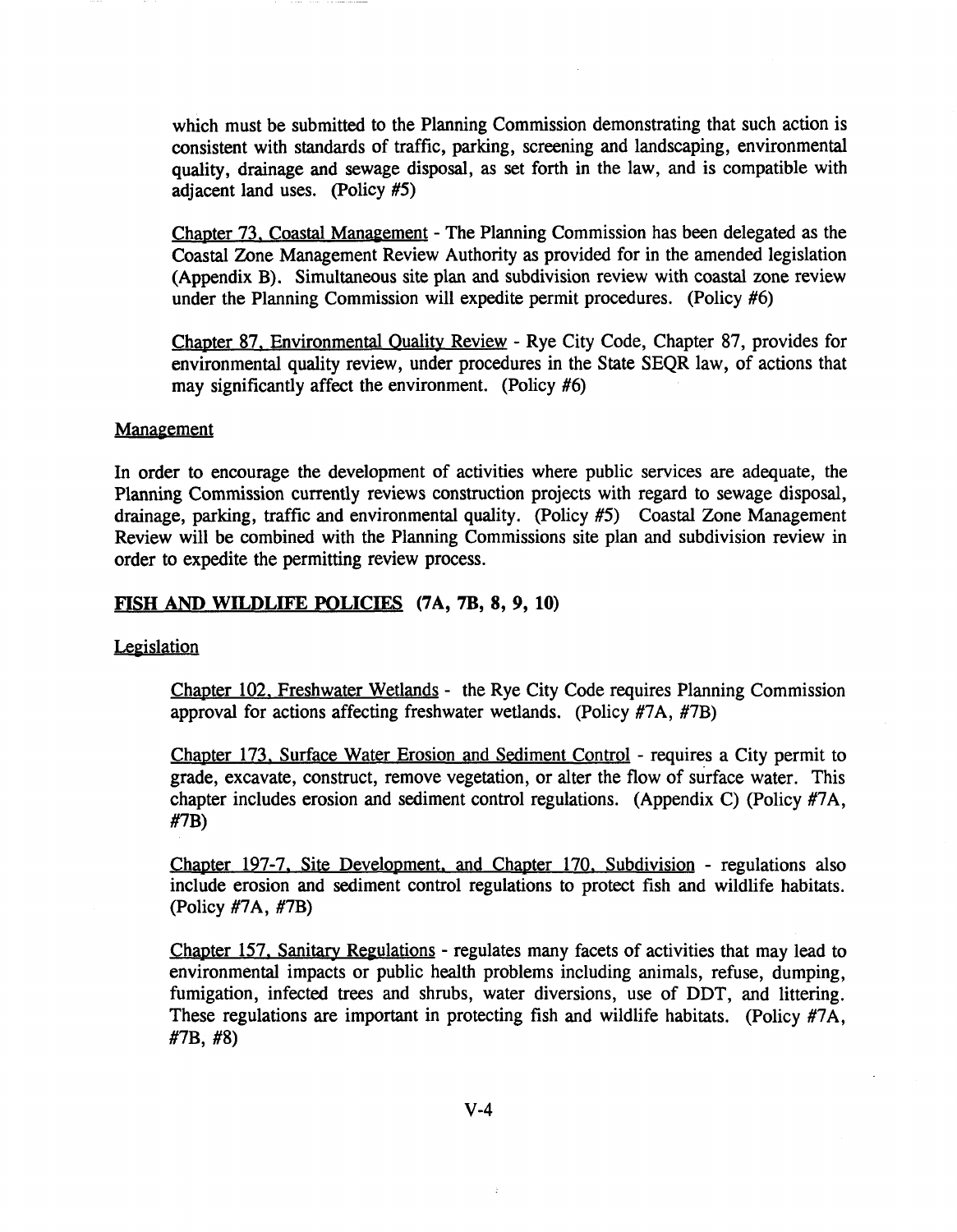Chapter 161. Sewers - requires hookup to sewer lines if they are within 150 ft. of the line to prevent septic pollution problems and protect fisheries resources. (policy #7A, #7B, #8)

Chapter 92. Filling and Dredging Regulations - requires Planning Commission approval to fill or dredge in any wetland or watercourse. (Policy #7A, #7B)

#### **Management**

The City of Rye will be responsible for execution of the Dearborn Avenue Terminus improvements and Blind Brook Walkway Westchester County will undertake rehabilitation of Playland Pier and Playland Boat Launching Ramp Improvements. (Policy 9).

#### **Projects**

Playland Boat Launching Ramp Improvements (Policy 9) Dearborn Avenue Terminus Improvements (Policy 9) Playland Pier (Policy 9) Blindbrook Walkway (Policy 9)

#### Funding

Westchester County Capital Budget City of Rye Capital Budget City of Rye Operating Budget

### FLOODING AND EROSION POLICIES (#11, 12, 13, 14, 16, 17)

#### **Legislation**

Chapter 100. Floodplain Management - sets forth standards for construction in floodplains designed to minimize property damage and endangerment of human lives. (Policy 11, 14, 17)

Chapter 173. Surface Water. Erosion and Sediment Control - regulations requires Planning Commission approval to grade, excavate, construct, remove vegetation, or alter the flow or surface water. This chapter includes erosion and sediment control regulations. (Policy 11, 12)

Chapter 197-7. Site Development and Chapter 170. Subdivision - regulations include erosion and sediment control regulations. (Policy 12)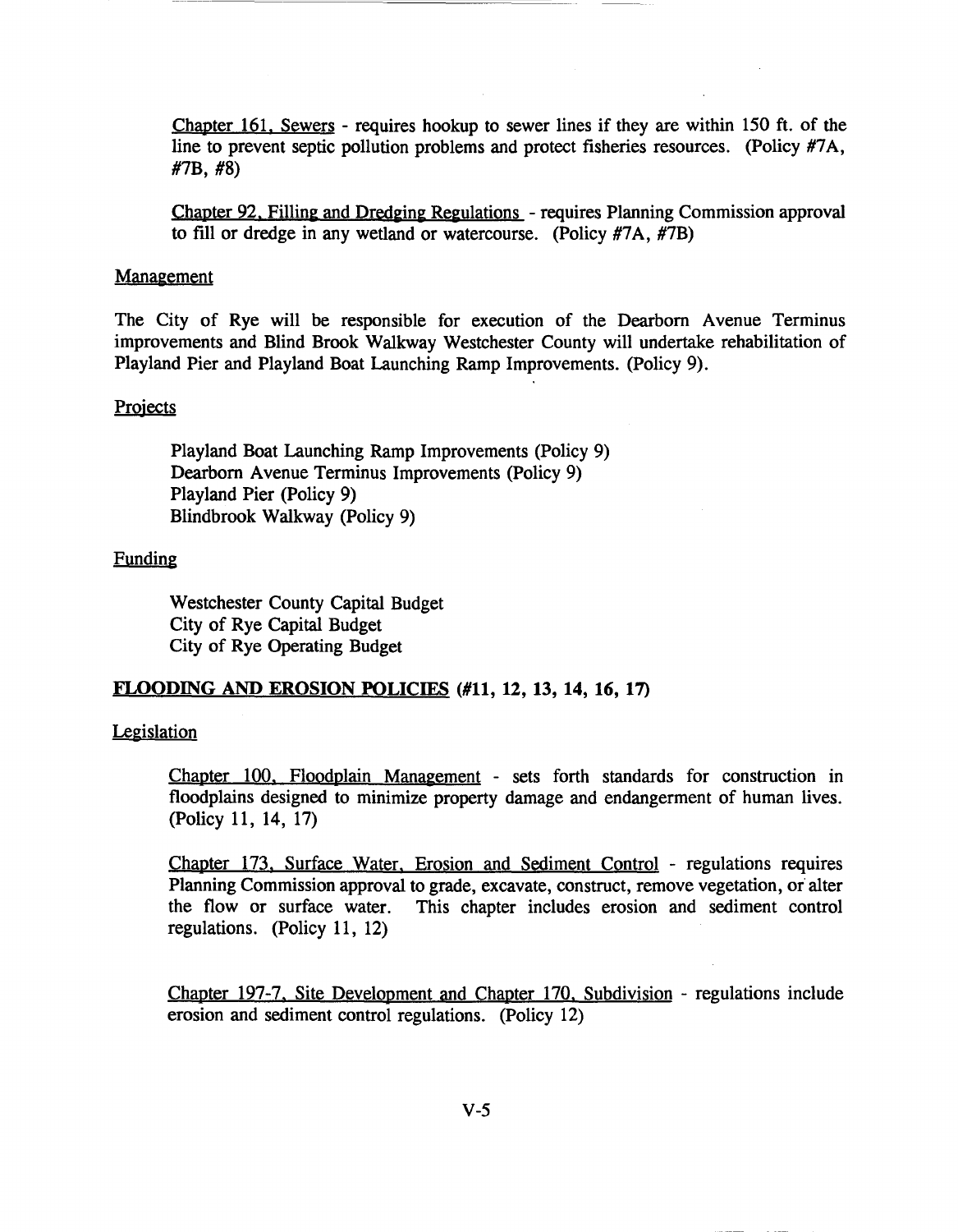#### Management

Westchester County will maintain the breakwaters at Playland Park to prevent beach erosion. (Policy 16)

#### **Projects**

Maintenance of Playland Park Breakwaters (Policy 6)

#### Funding

County Capital Budget.

#### GENERAL POLICIES (#18)

#### **Legislation**

City of Rye Waterfront Revitalization Program - adoption of the Local Waterfront Revitalization Program will provide consistency between State, Federal, and local programs affecting development in the Coastal Zone. (Policy 18)

Chapter 87. Environmental Quality Review - provides for City review of projects, under procedures described in the State Environmental Quality Review Law, that may significantly affect the environment. (Policy 18)

#### **Management**

Guidelines for LWRP consistency review have been adopted by NYS Department of State (policy 18). Rules and regulation for SEQR have been adopted by the NYS Department of Environmental Conservation (Policy 18) Guidelines.

The City of Rye has implemented Local Environmental Quality Review Procedures (Policy 18).

The City of Rye Planning Commission has adopted procedures for LWRP consistency review (Policy 18).

#### PUBLIC ACCESS POLICIES (#19, 19A, 19B, 20)

#### **Legislation**

Chapter 197. Zoning - A new Coastal Zone District has been established which will help to preserve the City's existing desirable land use mix along the waterfront. This zoning change creates three new zones: the Waterfront Recreation District, Membership Club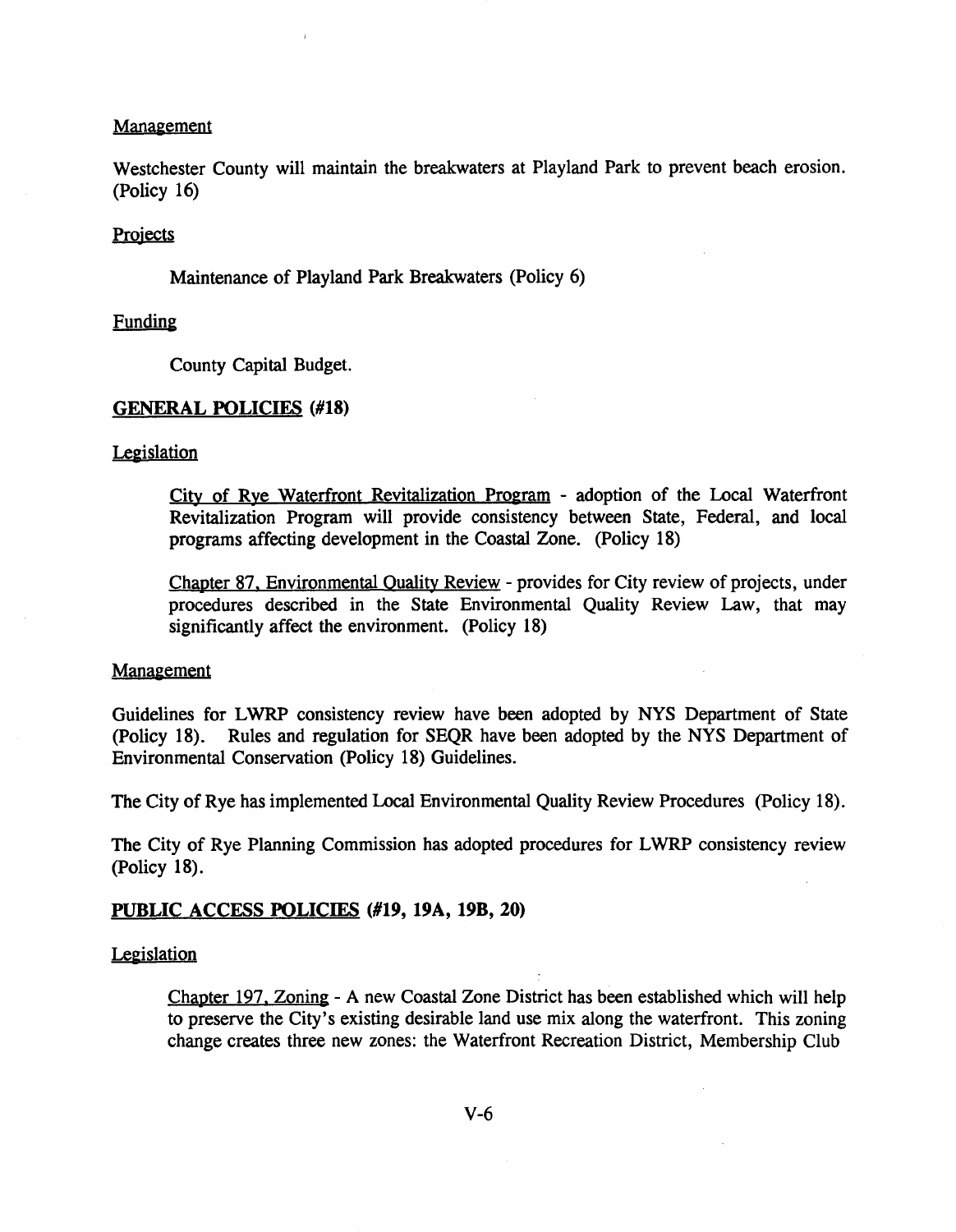District, and Conservation District. These zones maintain the desired level of public access. (policies 19, 19A, 20)

Chapter 64. Boats and Harbors - Provisions are included to regulate speed, waste discharge, noise and hazards to navigation. Also, mooring placement is regulated to guide the placement of moorings.

#### Management

City Planning Commission (Policy 19, 19A, 20) Westchester County (Policy 19, 19A 20) City Recreation Commission (Policy 19, 19A, 20) City Recreation Department (Policy 19, 19A, 20) Rye City Council (Policy 19, 19A, 20) Rye City Police Department (Policy 19B)

#### Projects

Blind Brook Walkway (policy 19,20) Playland Park Boat Launching Ramp (Policy 19, 20) Beach and Club Acquisition (policy 19A, 20) Dearborn Avenue Terminus Improvements (policy 19, 20) Playland Pier (policy 19, 20)

#### Funding

Westchester County (Policy 19, 20) City of Rye (Policy 19, 19A, 19B, 20)

#### RECREATION POLICIES (21, 22)

#### **Legislation**

Chapter 197. Zoning - A new Coastal Zone District has been established which preserves the City's existing desirable land use mix along the waterfront. This zoning change creates three new zones: the Waterfront Recreation District, Membership Club District, and Conservation District (Appendix A). This zoning change encourages and maintains the existing level of water enhanced and water dependent recreation and additionally may help provide water dependent/enhanced recreation as a multiple use. (Policy #21, 22).

#### **Management**

City of Rye Planning Commission (Policy #21, 22) Recreation Department (Policy #21)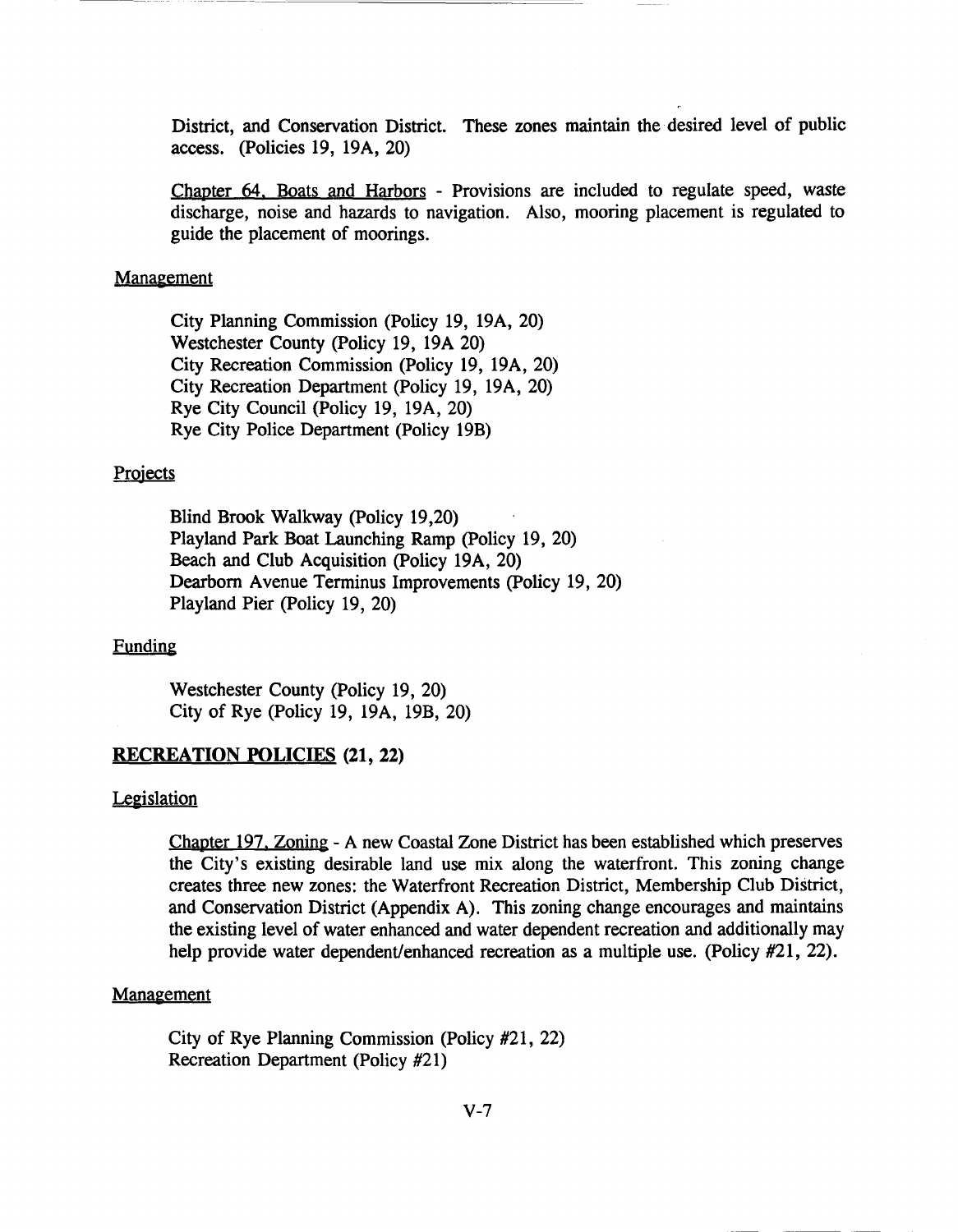#### Uses and Projects

Blind Brook Walkway (policy #21) Playland Park Boat Launch (Policy #21) Beach and Club Acquisition (Policy #21) Dearborn Avenue Terminus Improvements (policy #21) Playland Pier (Policy #21)

#### Funding

City of Rye Capital Budget

#### HISTORIC AND SCENIC RESOURCES POLICIES (23, 25)

#### **Legislation**

Chapter 117. Landmarks Preservation - contains guidelines to provide for the protection, enhancement, perpetuation and use of these districts, sites and structures which are illustrative of the growth and development of the City of Rye. This law helps to preserve those elements in the city's past which represent many and varied architectural, artistic and cultural achievements which cannot be duplicated or otherwise replaced (policy 23, 25).

Chapter 53. Architectural Review, contains provisions to regulate excessive uniformity, dissimilarity, inappropriateness or poor quality of design in the exterior appearance of structures erected, reconstructed or altered in any area in the City of Rye. (Policy 25).

#### **Management**

Landmarks Advisory Committee (Policy 23, 25) Board of Architectural Review (Policy 23, 25)

# WATER AND AIR RESOURCES POLICIES (Policies 30,31.33,34,35,37,38,39,41.42,43,44)

#### **Legislation**

Chapter 102. Freshwater Wetlands - Planning Commission approval is required for actions affecting freshwater wetlands (policy 30,44).

Chapter 173. Surface Water Erosion and Sediment Control - requires a City permit to grade, excavate, construct, remove vegetation, or alter the flow of surface water. This chapter includes erosion and sediment control regulations (Policy 33, 37).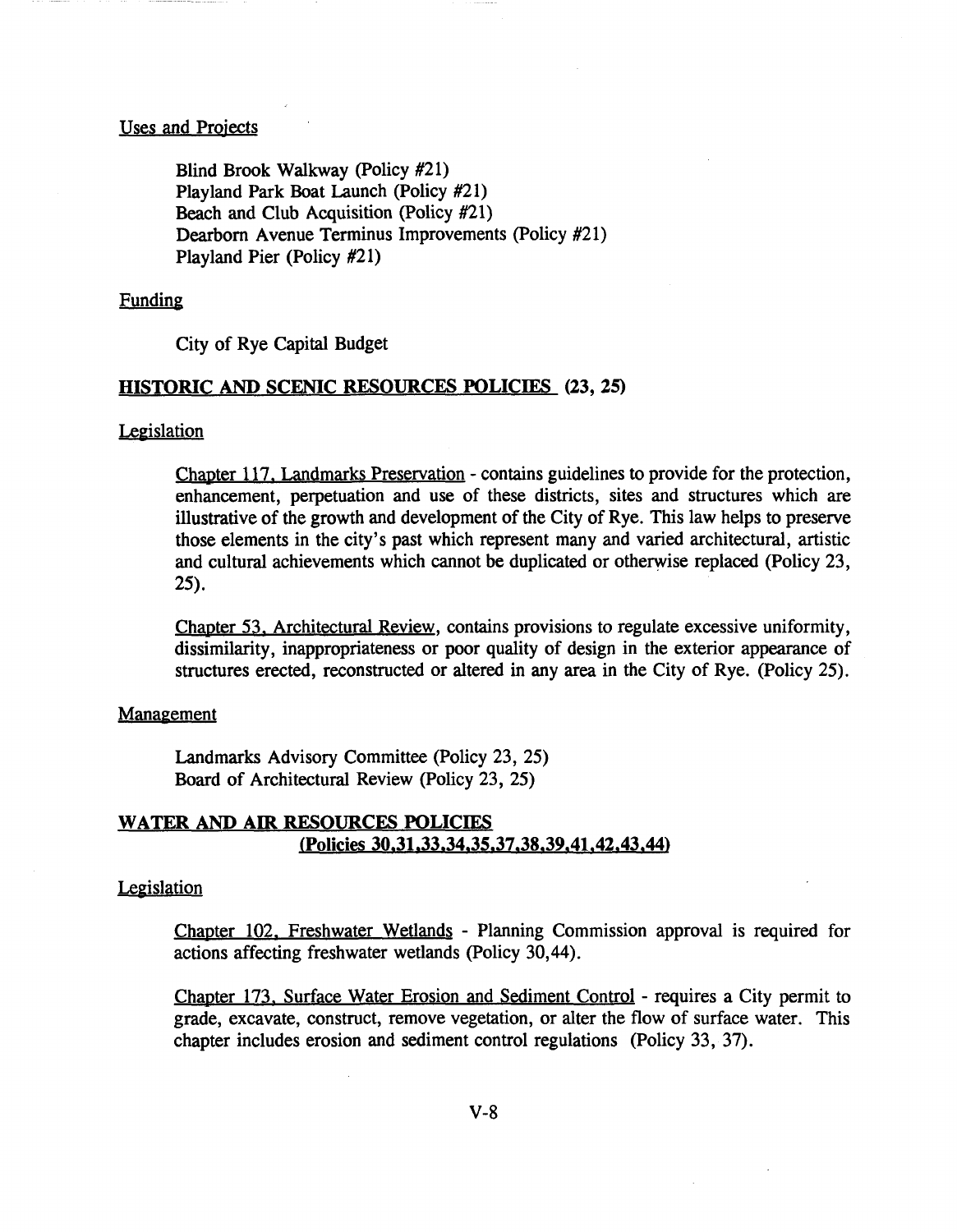Chapter 197-7. Site Development and Chapter 170. Subdivision - includes erosion and sediment control regulations to protect fish and wildlife habitat (Policy 31, 33, 37).

Chapter 157. Sanitary Regulations - regulates many facets of activities which may lead to environmental impacts or public health problems including animals, refuse, dumping, fumigation, infected trees and shrubs, water diversions, use of DDT, and littering. These regulations are important in protecting water resources (Policy 30, 38, 39).

Chapter 161. Sewers - requires hookup to sewer lines if they are within 150 ft. of the line to prevent septic pollution problems and protect fisheries resource (Policy 30, 38).

Chapter 92. Filling and Dredging Regulations - requires Planning Commission approval to fill or dredge in any wetland or watercourse (policy 35).

Chapter 64. Boats and Harbors - regulates discharges from vessels and toilet facilities in the harbor (Policy 34).

#### Management

City of Rye (Policy 30, 31, 33, 34, 37) Planning Commission (Policy 31, 35, 37, 44)

#### **Projects**

Infiltration and inflow testing and analysis has been completed in the Beaver Swamp Sanitary Sewer District and the Blind Brook Sanitary Sewer District, and corrective action is being taken in both districts with respect to eliminating illegal connections and reconstruction and sealing of the mains.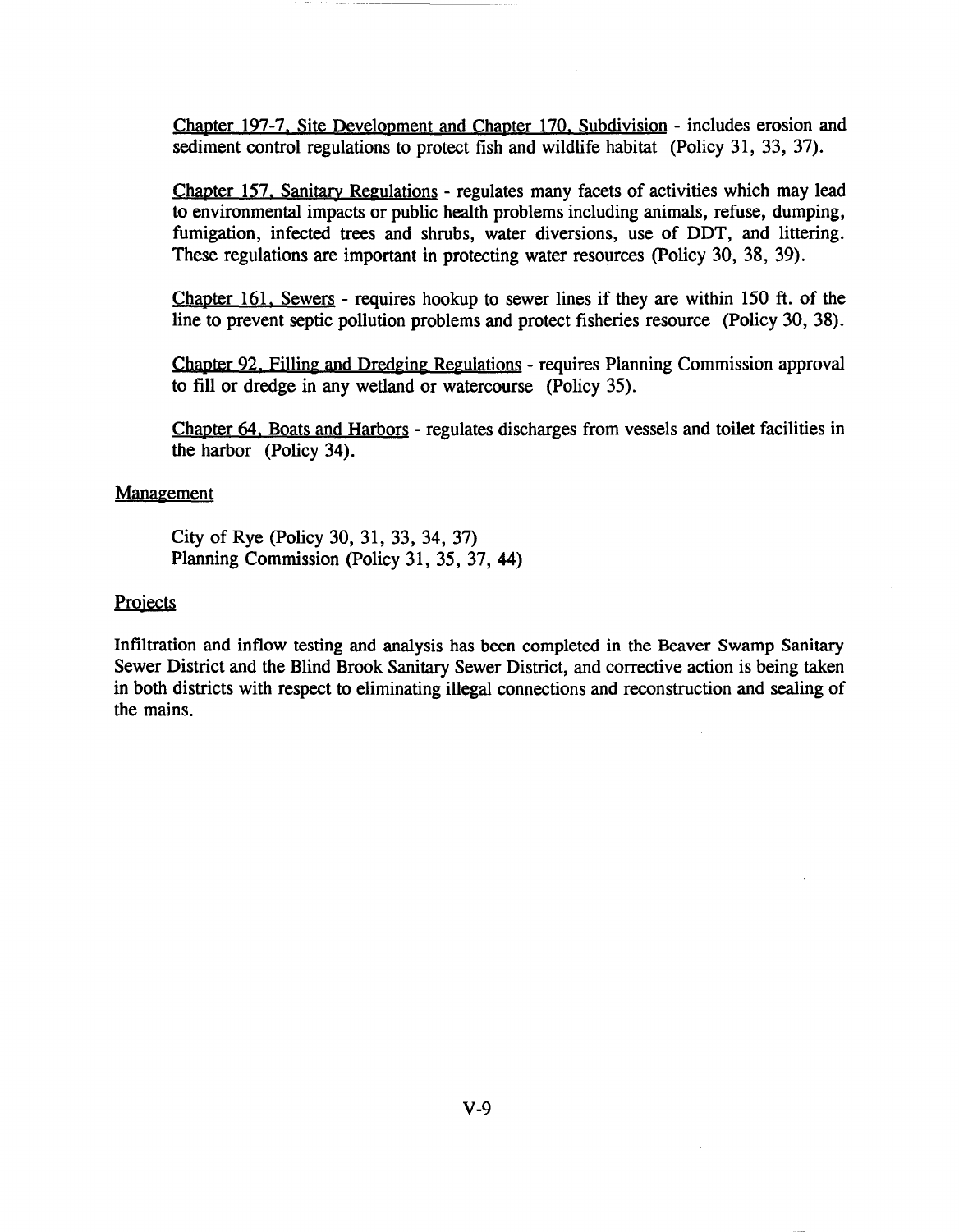# TABLE V-I LEGISLATION INDEX

### CITY OF RYE CODE;

- G Chapter 73, Coastal Zone Management
- H Chapter 53, Architectural Review
- I Chapter 64, Boats and Harbor<br>J Chapter 87, Environmental Ou
- Chapter 87, Environmental Quality Review
- K Chapter 92, Filling and Dredging Regulations
- L Chapter 100, Floodplain Management
- M Chapter 102, Freshwater Wetlands
- N Chapter 117, Landmarks Preservation
- o Chapter 157, Sanitary Regulations
- P Chapter 161, Sewers
- Q Chapter 170, Subdivision of Land
- R Chapter 173, Surface Water Erosion and Sediment Control<br>S Chapter 197, Zoning
- Chapter 197, Zoning
- T Chapter 197-7, Site Development
- U City of Rye Waterfront Revitalization Program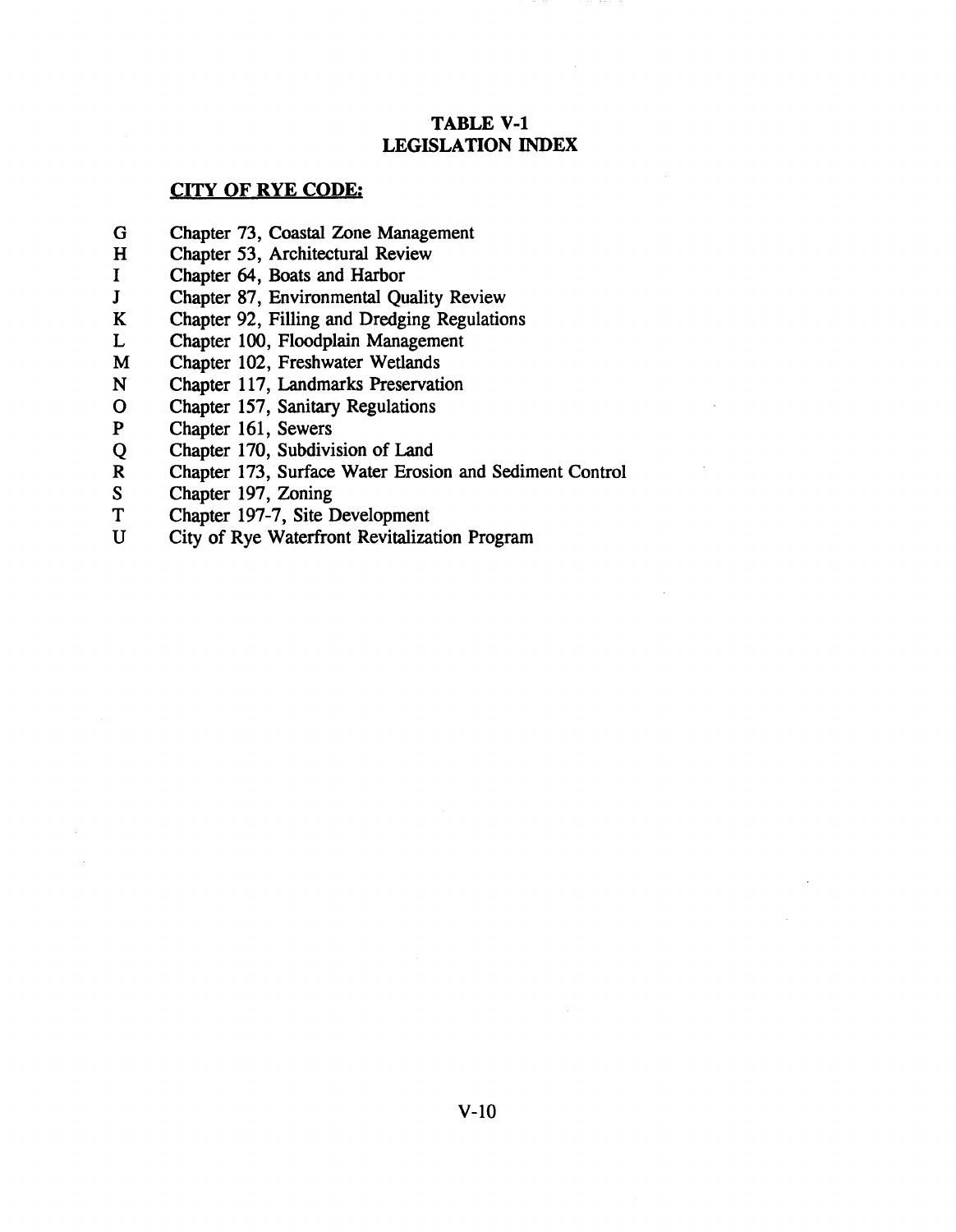# TABLE V-2 POLICY AND LEGISLATION CROSS REFERENCE

| POLICY NO.       | <b>CITY LEGISLATION</b><br>(Where Applicable) |
|------------------|-----------------------------------------------|
|                  |                                               |
| $\boldsymbol{2}$ | S                                             |
| 4                | S                                             |
| 5                | Q                                             |
| $\frac{6}{7}$    | G, J                                          |
|                  | K, M, O, P, Q, R, T                           |
| 8                | 0, P                                          |
| 11               | L, R                                          |
| 12               | R, T                                          |
| 13               | K                                             |
| 14               | L                                             |
| 15               |                                               |
| 16               |                                               |
| 17               | L                                             |
| 18               | J, U                                          |
| 19               | S                                             |
| 19A              | S, I                                          |
| 19 <sub>B</sub>  | I                                             |
| 20               | ${\bf S}$                                     |
| 21               | S                                             |
| 22               | S                                             |
| 23               | N                                             |
| 25               | H, N                                          |
| 30               | K, M, O, P                                    |
| 31               | T                                             |
| 33               | R, T                                          |
| 34               | I                                             |
| 36               |                                               |
| 35               | $\bf K$                                       |
| 37               | R, T                                          |
| 38               | K, O, P                                       |
| 39               | K, O                                          |
| 41               |                                               |
| 42               |                                               |
| 43               |                                               |
| 44               | K, M                                          |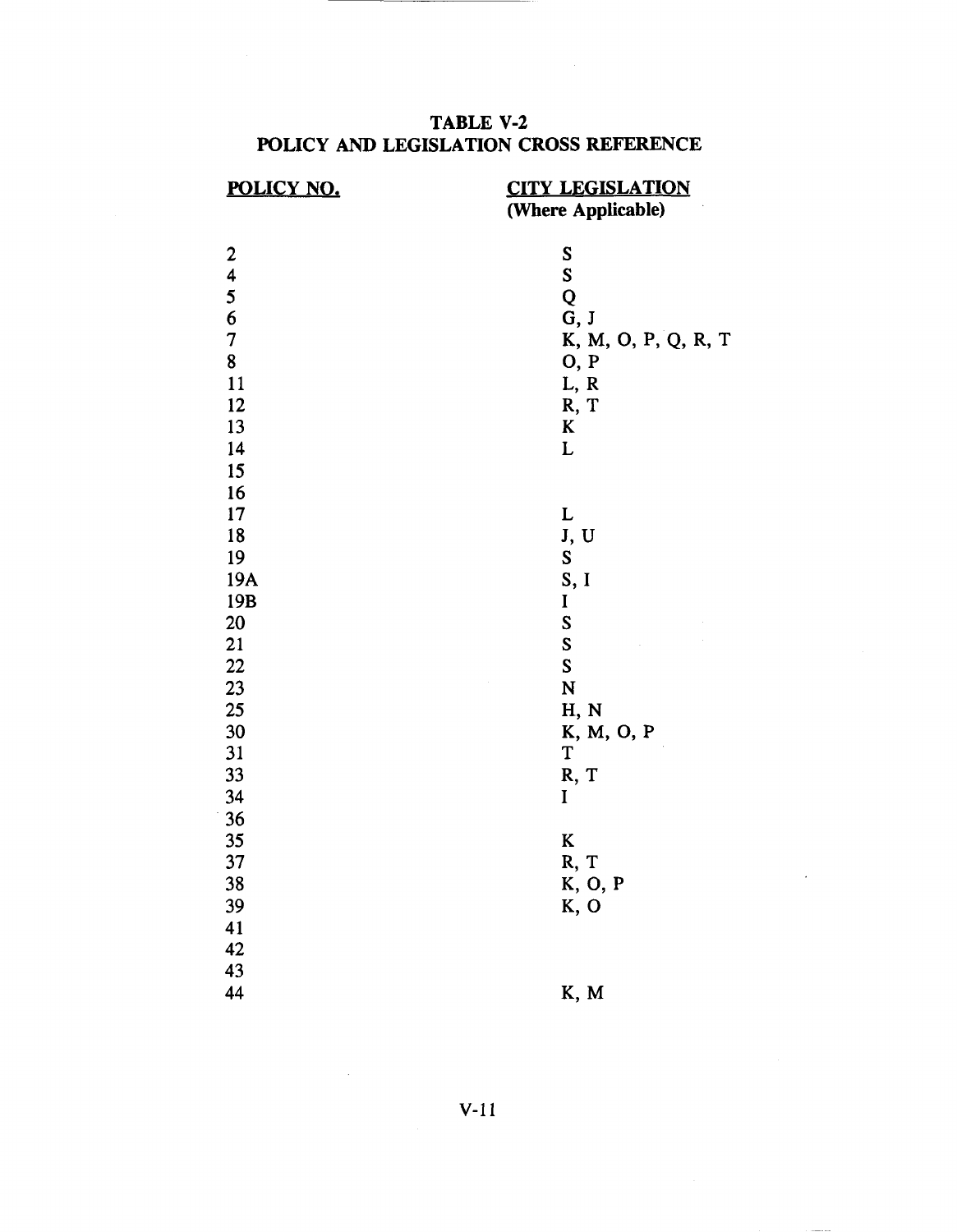# B. MANAGEMENT STRUCTURE

The Rye City Planning Commission is the agency designated as responsible for the implementation and management of the LWRP. Whenever a proposed action is located in the city's coastal area, an agency shall, prior to approving, funding or undertaking the action, shall refer the action to the Rye City Planning Commission for a determination of consistency with the LWRP policy objectives and standards as described in Section III. The Rye City Planning Commission shall not be required to render consistency determinations for certain actions which are described in the City's Waterfront Consistency Review Law (see Appendix B).

# C. COMPLIANCE PROCEDURES

# Local Actions

- 1. For actions to be directly undertaken by the City of Rye, the agency proposing the action shall, as early as possible in the formulation of the action, refer the proposed action to the Planning Commission for a determination of consistency and shall not implement such action until the Planning Commission has issued such determination of consistency. A determination of consistency by the Rye City Planning Commission is not required for actions described in the City of Rye Waterfront Consistency Review Law (see Appendix B).
- 2. For application by persons, firms and corporations to a city agency for approval, the applicant, when making the application to such agency, shall simultaneously apply to the Planning Commission for a determination of consistency. The applicant shall prepare a Coastal Assessment Form (CAF) to assist with the consistency review. In the case of application processes which require preliminary and final applications, the application for a determination of consistency shall be made with the application for preliminary approval. The applicant need not reapply at the time of making a final application unless the scope of the project for which final approval is sought is substantially different from that of the application for preliminary approval, which determination shall be made by the agency to which the application is being made.
- 3. Except as provided below, the Rye Planning Commission shall make the determination of consistency based on the CAF, and such other information is as deemed to be necessary in its determination. The Rye Planning Commission shall issue its determination following the next regularly scheduled meeting. The Rye Planning Commission shall have the authority, in its finding of consistency, to impose impracticable and reasonable conditions on an action to ensure that it is carried out in accordance with the City of Rye Waterfront Consistency Review Law.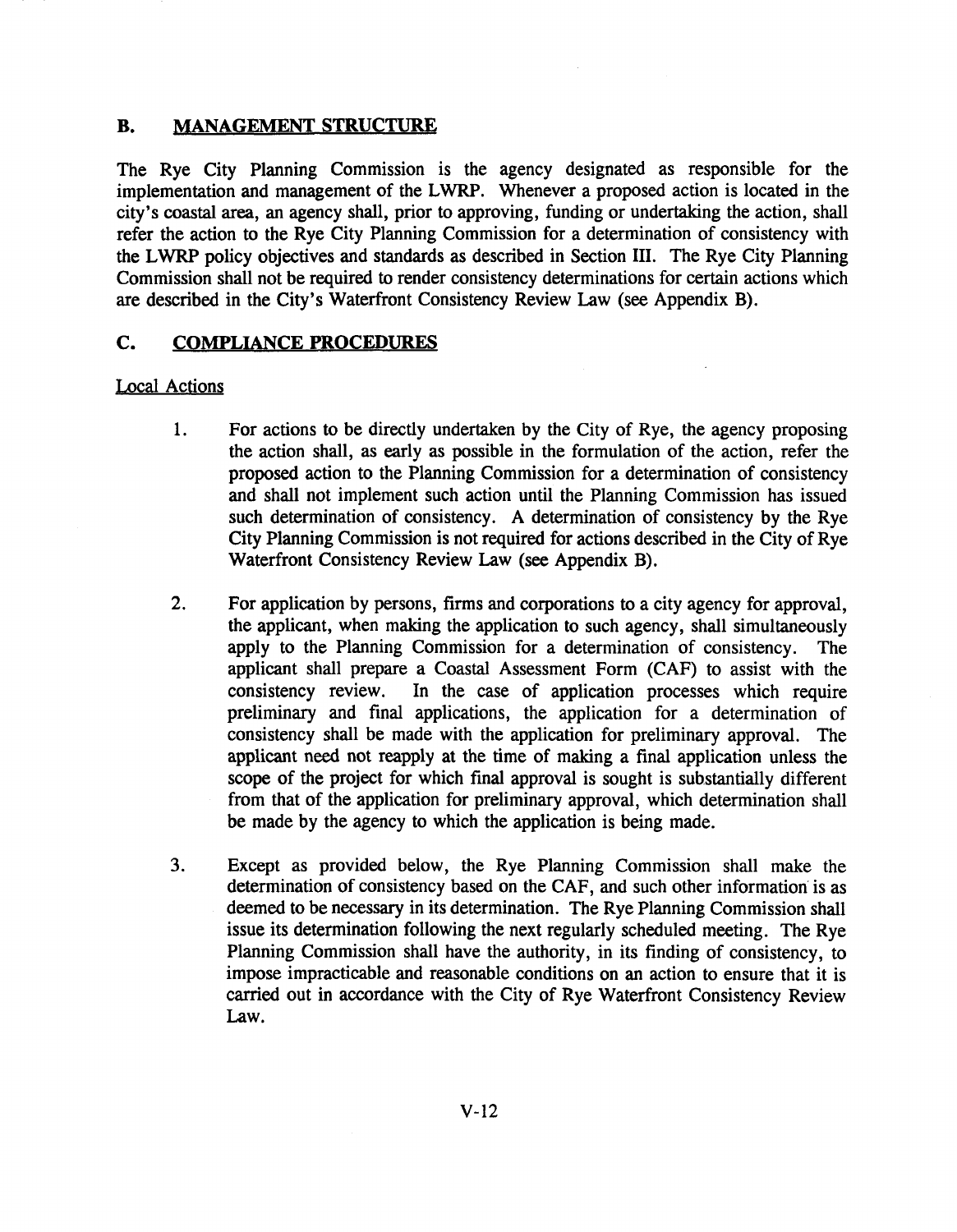Where an agency is the City Council or, in the consideration of applications for use and area variances, the ZOning Board of Appeals, the determination of the Planning Commission shall be advisory. The consistency of an action involving the City Council or the Zoning Board of Appeals shall be determined by these boards in the process of reviewing the proposed action. However, both boards shall obtain the recommendations of the Planning Commission as provided in this law, prior to reaching a decision. Both Boards shall have the authority, in their findings of consistency, to impose practicable and reasonable conditions on an action to ensure that it is carried out in accordance with this Chapter. The Planning Commission shall be the agency authorized to make final consistency and determinations for all other actions by agencies of the City of Rye.

4. Actions to be undertaken within the City's waterfront area will be evaluated for consistency in accordance with the Rye Local Waterfront Revitalization Program and will be evaluated for consistency in accordance with the Rye Local Waterfront Revitalization Program and LWRP policy standards and conditions of the City of Rye Waterfront Consistency Review Law.

### State Agency Actions

The following procedures will be followed for state agency actions:

- 1. When a state agency is considering a Type I or unlisted action, as defined by the State Environmental Quality Review Act, occurring within the Coastal Zone and which is an action which the Secretary of State has identified as an action requiring consistency with the Local Waterfront Revitalization Program, the state agency will notify the Planning Commission of the proposed action at least thirty (30) days prior to the state agency's decision on the action. Such notification may be accomplished by the filing of a draft environmental impact statement for the action with the chief executive Officer of the City of Rye.
- 2. Upon receipt of notification of a proposed action by a state agency, the Planning Commission will evaluate the proposed action against the policies and purposes of the Local Waterfront Revitalization Program and, within thirty (30) days, give written notification to the state agency that there are no conflicts between the proposed action and the policies and purposes of the Local Waterfront Program or that there are conflicts with the proposed action and the policies and purposes of the Local Waterfront Revitalization Program and identify the specific policies and purposes of the Local Waterfront Program with which the proposed action conflicts. A copy of the determination that there are conflicts shall also be forwarded to the Secretary of State.
- 3. Upon receipt of a notification from the Planning Commission that a proposed state agency action is in conflict with the policies and purposes of the Local Waterfront Revitalization Program, the state agency will not proceed for a period of ninety (90) days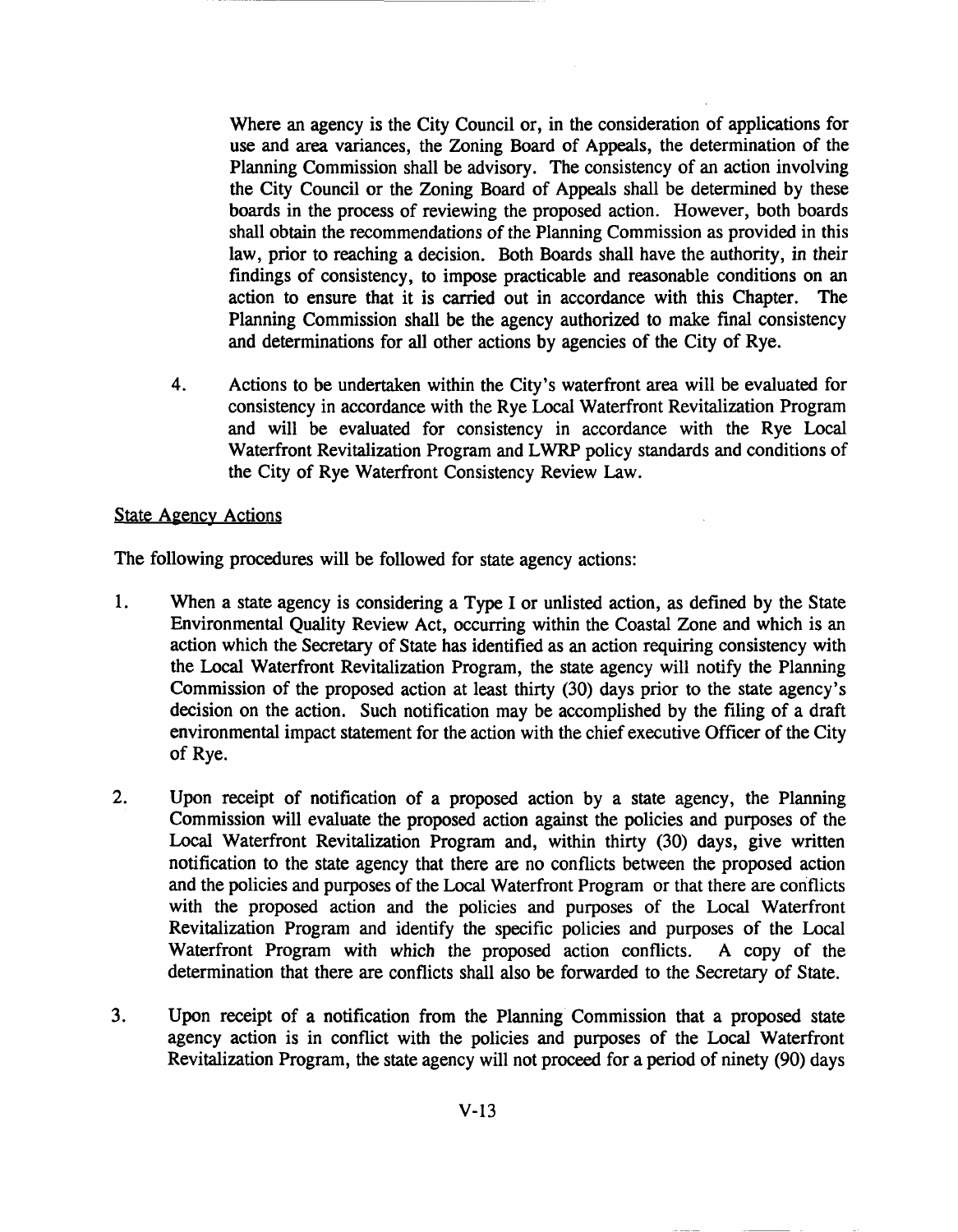and will contact the Planning Commission to discuss the conflicts and the means for resolving them, which discussion should occur within thirty (30) days of state agency receipt of the Planning Commission's notification of a conflict.

4. If, after consultation between the Planning Commission and the state agency, identified conflicts are not resolved, either party may request, in writing, the assistance of the Secretary of State to resolve any or all of the identified conflicts. Within thirty (30) days of receipt of a request for assistance, the Secretary of State or his designee will discuss the identified conflicts and the circumstances preventing their resolution with representatives of the State agency and the Planning Commission. If agreement among all involved parties cannot be reached during this discussion, the Secretary of State will, within fifteen (15) days, notify both parties of his findings and recommendations and the state agency will not proceed with the proposed action until the Secretary of State's findings and recommendations have been received until ninety (90) days after receipt of the Planning Commission's notification of a conflict.

#### Federal Agency Actions

The following procedures will be followed for federal agency actions:

For federal actions involving the issuance of permits or licenses the Department of State upon notification of a proposed action by a federal agency will forward a copy of such notification to the Planning Commission.

Within thirty (30) days of receipt, the notification from the Department of State the Planning Commission will contact the Department of State to discuss the need, if any, for additional information and any conflicts with the proposed action and the policies and purposes of the Local Waterfront Revitalization Program. If the Department of State and the Planning Commission agree on the need for additional information to complete the review, the Department of State will request the additional information and forward it to the Planning Commission.

Within thirty (30) days of receipt of the additional information or discussion possible conflicts with the Department of State, the Planning Commission will notify the Department of State that there are no conflicts between the proposed action and the policies and purposes of the Local Waterfront Revitalization Program or that there are conflicts with the proposed action and the policies and purposes of the Local Waterfront Revitalization Program and identify the specific policies and purposes of the Local Waterfront Program with which the proposed action conflicts and thereafter submit its written comments on the proposed action to the Department of State before or at the conclusion of the official public comment period.

If the Department of State does not fully concur with the Planning Commission and/or has any questions on the written comments of the Planning Commission, the Department of State will contact the Planning Commission to discuss any differences of opinion prior to issuing its letter of "concurrence" or "objection" on the action. A copy of the Department of State's "concurrence" or "objection" letter will be forwarded to the Planning Commission.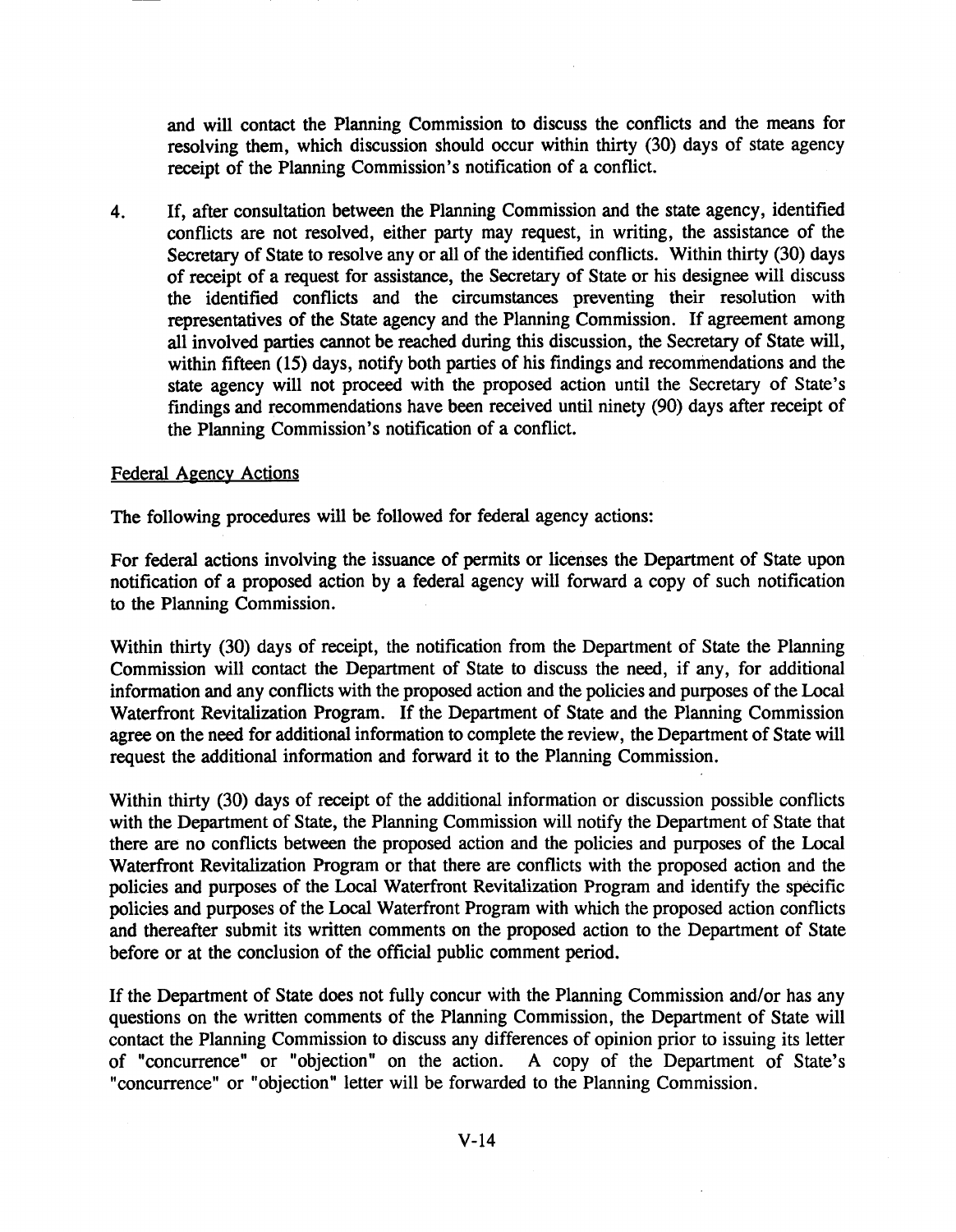For direct federal actions, upon receipt of a consistency determination for a proposed direct federal action, the Department of State will forward a notification of the proposed direct federal action, which will state the date by which comments and recommendations must be submitted to the Department of State, and copies of the determination and descriptive information concerning the action to the Planning Commission.

Upon receipt from the Department of State of notification of a proposed direct federal action, the Planning Commission will evaluate the proposed action against the policies and purposes of the Local Waterfront Revitalization Program and, within the time period specified in the State's notification, give written notification to the Department of State that there are no conflicts between the proposed action and the policies and purposes of the Local Waterfront Revitalization Program or that there are conflicts with the proposed action and the policies and purposes of the Local Waterfront Revitalization Program and identify the specific policies and purposes of the Local Waterfront Program with which the proposed action conflicts and its recommendations.

If the Department of State does not fully concur with the Planning Commission and/or has any questions on the written comments of the Planning Commission, the Department of State will contact the Planning Commission to discuss any differences of opinion or questions prior to agreeing or disagreeing with the federal agency's consistency determination on the proposed direct federal action.

A copy of the Department of State's letter "agreeing" or "disagreeing" with the federal agency's consistency determination will be forwarded to the Planning Commission.

For federal actions involving financial assistance, the following procedures shall be followed: When the Department of State is advised of an application to a federal agency for financial assistance, the Department of State will request information from the applicant for the financial assistance for the purposes of a consistency review and a copy of the letter requesting such information will be forwarded to the Planning Commission.

Upon the Department of State's receipt of the requested information from the applicant, it will acknowledge receipt of the information and forward a copy of the acknowledgement along with the information necessary for the consistency determination to the Planning Commission. The review period will conclude thirty (30) days after the date on the Department of State's letter acknowledging receipt of information from an applicant for federal financial assistance.

Upon receipt, a copy of the Department of State's acknowledgement receipt of information from an applicant for federal financial assistance, the Planning Commission will evaluate the proposed action against the policies and purposes of the Local Waterfront Revitalization Program and, within twenty (20) days of the date on the Department of State's letter of acknowledgement, give written notification to the Department of State that there are no conflicts between the proposed action and the policies and purposes of the Local Waterfront Revitalization Program or that there are conflicts with the proposed action and the policies and purposes of the Local Waterfront Revitalization Program and identify the specific policies and purposes of the Local Waterfront Program with which the proposed action conflicts and its recommendations.